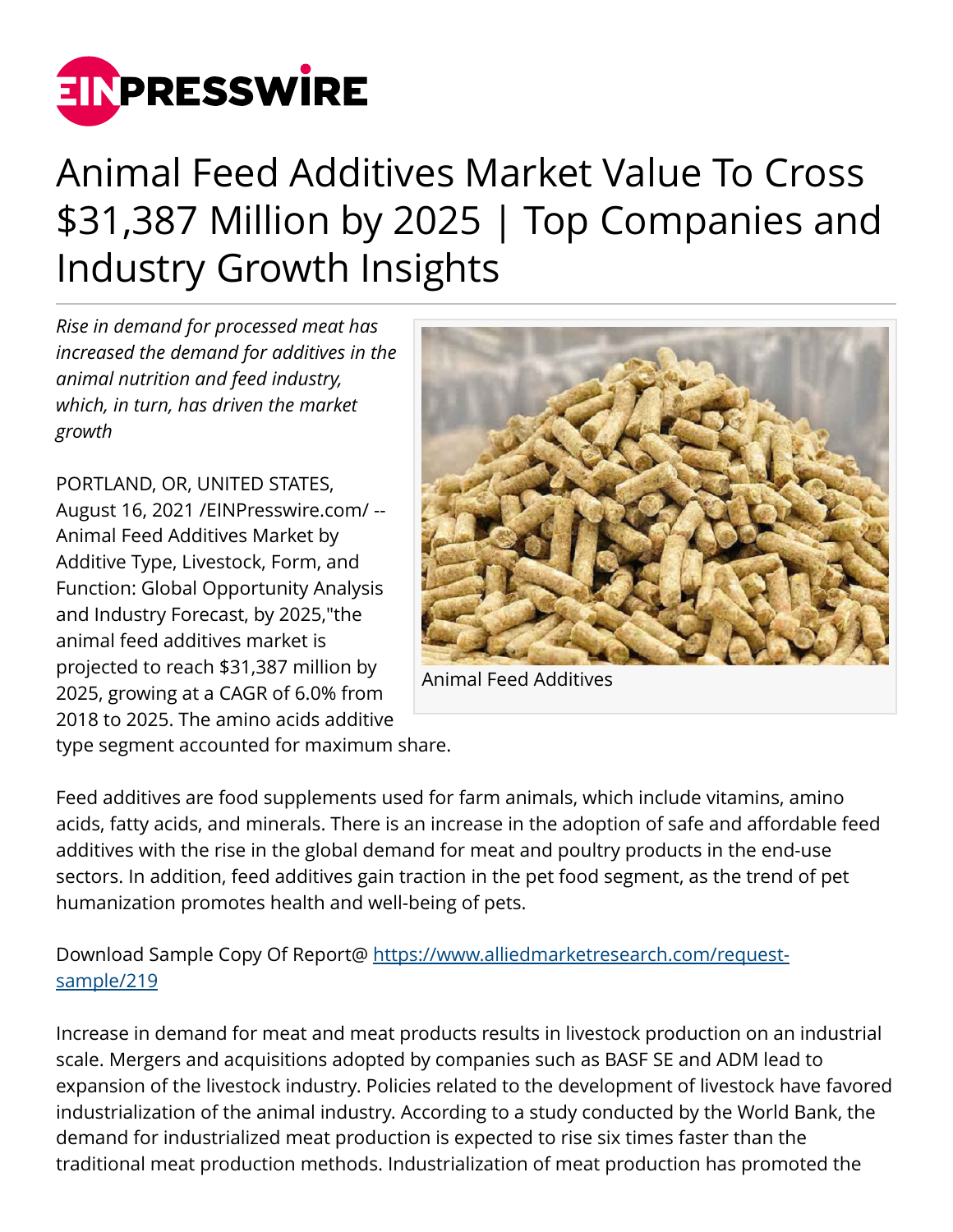concept of landless meat production facilities. Thus, there is a rise in the meat production in developed countries owing to optimum usage of land and allied resources.

For instance, in the U.S., the concept of concentrated animal feed operations (CAFO) has gained popularity in the past, and similar kinds of models are actively adopted in other parts of the world. This popularity is due to increase in support of government and other financial organizations. Industrialization of this industry leads to adoption of advanced production processes to manufacture high-quality feed for livestock, which in turn fuels the demand for feed additives.

The market is witnessing significant opportunities owing to surge in demand for processed meat, which increased the consumption of feed additives, thereby boosting the demand for additives in the animal nutrition and feed industry. However, different government regulations toward use of certain synthetic additives and increase in production cost of effective feed additives restrict the growth of animal feed additives industry.

For Purchase Enquiry at: <https://www.alliedmarketresearch.com/purchase-enquiry/219>

The amino acids segment accounted for the 23.4% share, in terms of volume, in 2017. Amino acids can be provided via feedstuffs such as soybean meal, cereals, and others. The ongoing R&D activities to determine the exact requirement of each essential amino acid for animals contributes toward the global animal feed additives market growth. These requirements depend on livestock species, their life stage, and health status. For instance, the amino acid requirement for piglets will be different from that of the growing pig. Therefore, feed additive manufacturers are focused on formulating the best available diets to ensure optimal performance with the lowest environmental impact.

Asia-Pacific accounted for nearly one-third of the total animal feed additives market size, and is expected to continue this trend, owing to increase in demand for animal feed products, rise in disposable incomes, and surge in demand for protein-rich meat diet.

Key Findings of the Animal Feed Additives Market:

• In terms of value, the feed acidifiers segment is anticipated to exhibit the highest growth rate of 7.1% during the analysis period.

• Based on region, Asia-Pacific is anticipated to lead the market in 2025, growing at a CAGR of 6.6%, in terms of value.

• In 2017, based on additive type, the lysine segment in the amino acids sector occupied nearly two-fifths of the animal feed additives market share.

• In 2017, based on form, the liquid segment dominated the overall market and is expected to remain dominant during the forecast period.

• In 2017, based on livestock, the poultry segment occupied around half of the global animal feed additives market share.